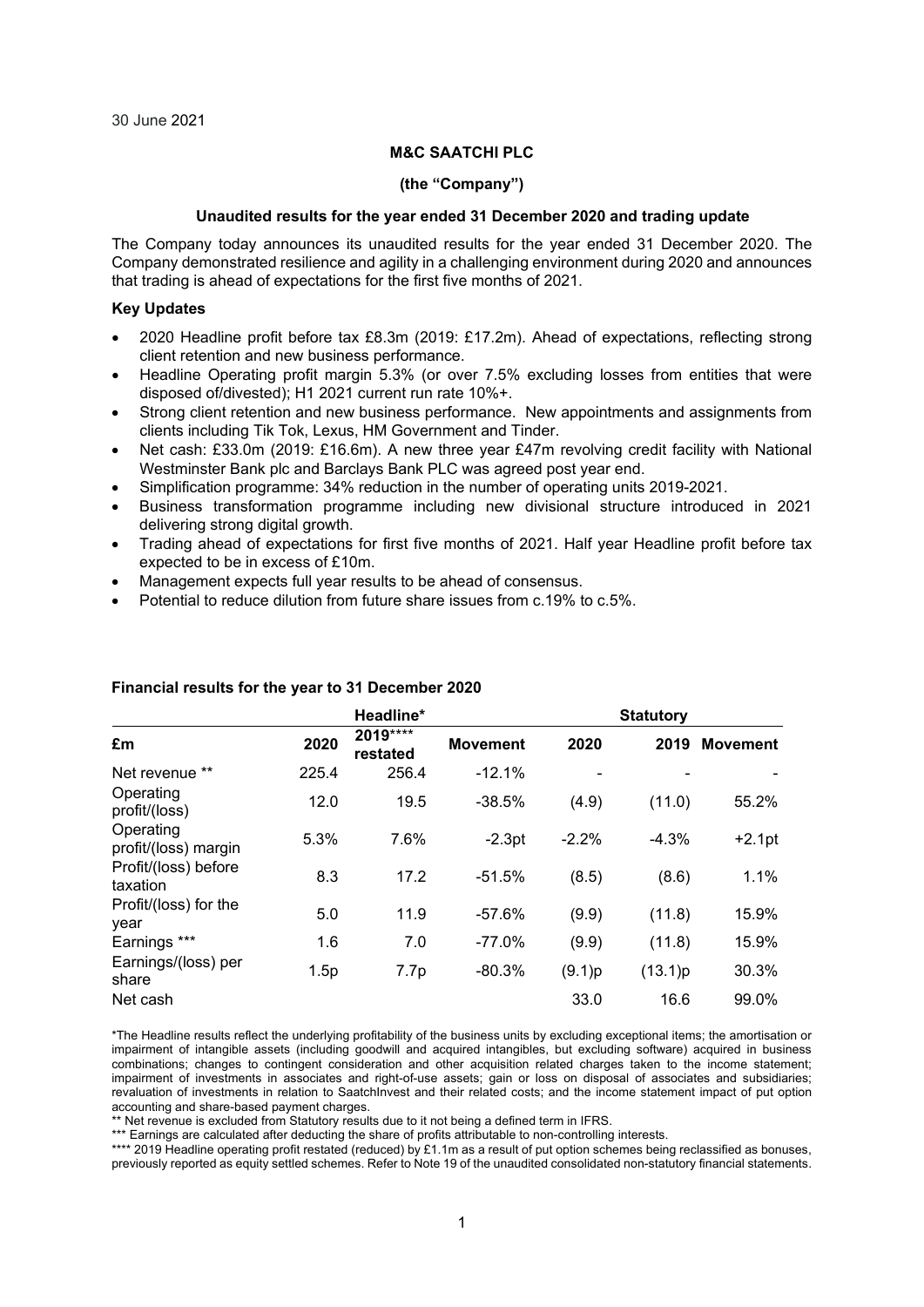#### **Commenting on the 2020 results, Gareth Davis, Chairman:**

*"I am pleased to report that 2020 proved to be a year of resilient business performance. Whilst the Covid-19 pandemic disrupted all of our lives, both personally and professionally, the business rose to the challenge. We aggressively addressed the need to simplify the Group's operating structure. We drove efficiencies through a robust cost reduction programme. We strengthened the business through the introduction of greater central controls, new processes and systems.* 

*These measures, together with a focus on corporate governance and the introduction of a new strategy have laid firm foundations for renewed growth in the coming year".*

#### **Commenting on current performance and outlook, Moray MacLennan, Chief Executive Officer:**

*"2020 was undoubtedly a watershed year for the Company. We went into the year confronted by Covid-19 and ended with a new strategy and the unswerving support of the Group's employees and a new structure in place for 2021.*

*The resilience of the Company and our people was reflected in the outstanding client retention across 2020. Our agility allowed us to quickly adapt to the new market conditions (including an even greater focus on digital) and enabled the swift implementation of our new strategy.*

*This is delivering a positive performance in the first five months of 2021, so we anticipate being ahead of consensus for the full year. Profit in all five of the new divisions has grown in 2021 through meeting new client demands in the new digital landscape.*

*This initial success and our continued focus on innovation, technology and data, combined with creativity, which is at our core, gives us confidence for the remainder of the year and beyond".*

#### For further information please call:

| M&C Saatchi Plc<br>Moray MacLennan, Mickey Kalifa                                                | +44 (0) 20-7543-4500     |
|--------------------------------------------------------------------------------------------------|--------------------------|
| <b>Tulchan Communications</b><br>Tom Murray, Matt Low, Hollie Ralston                            | +44 (0)20-7353-4200      |
| Numis Securities<br>Nick Westlake, Hugo Rubinstein, NOMAD<br>Charles Farquhar, Corporate Broking | +44 (0)20-7260-1000      |
| Liberum<br>Neil Patel, Benjamin Cryer, Edward Phillips, Will<br>King                             | +44 (0) 20 - 3100 - 2000 |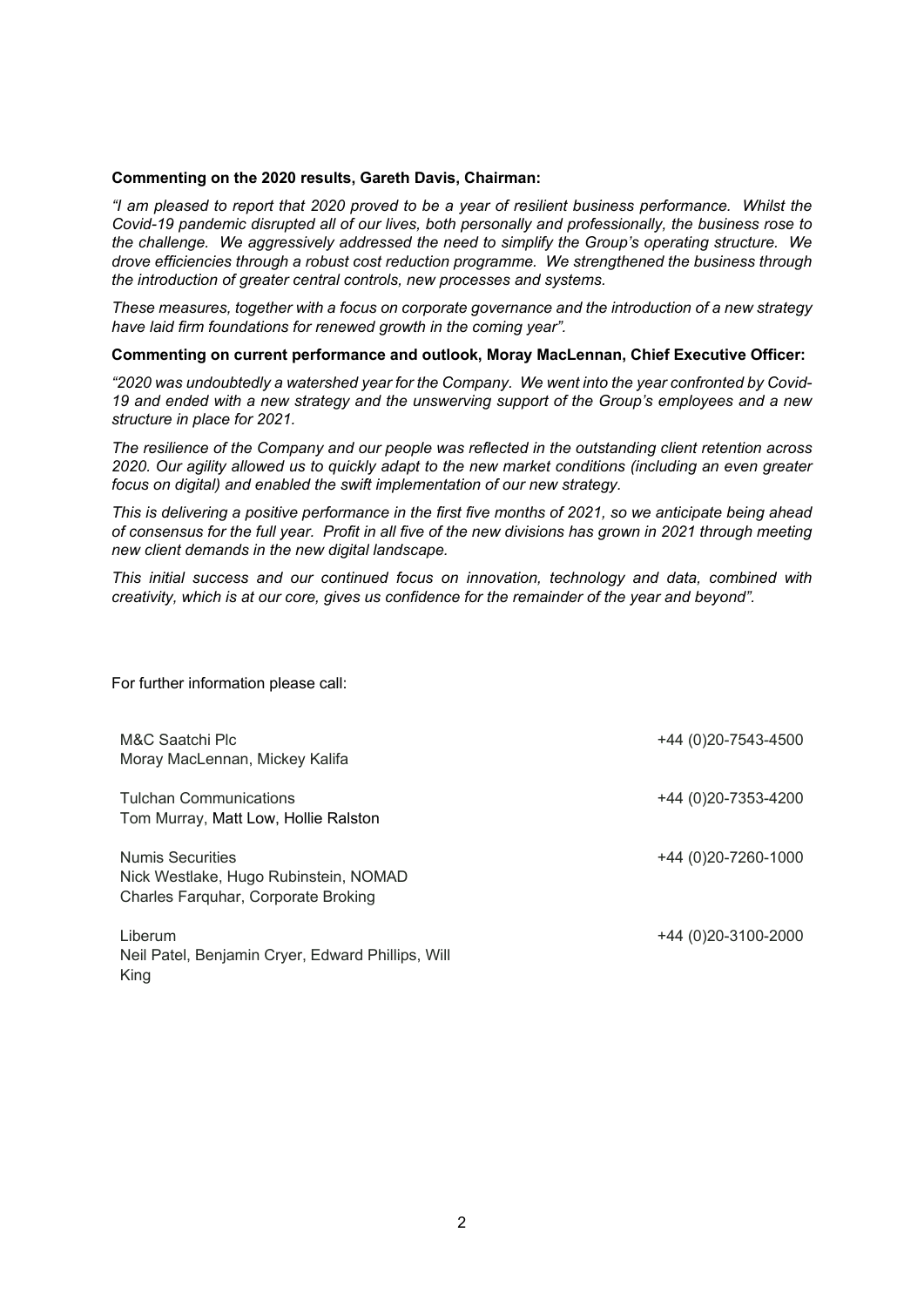## **Chairman and Chief Executive Statement**

### **2020 Performance**

2020 was a year when the Company simplified its operations, grew client relationships and demonstrated extraordinary resilience.

We saw unprecedented trading conditions, with many clients worldwide reducing or cancelling their marketing spend. While there was a 12% reduction in Group net revenue, swift action on costs protected profitability so that the operating profit margin reduction was only 2 percentage points. Encouragingly, underlying margin for 2020, excluding losses from entities that were disposed of/divested, was over 7.5%. This provided a strong platform for continued business transformation.

## **Key Themes:**

## *Simplification:*

Simplification was made a key priority. Twenty operating entities were sold, closed or merged.

The process has continued in 2021 and the number of operating entities has now been reduced by 34% compared to 2019 year end.

Losses in Spain and France were reduced through taking our shareholding to minority status. This allows us to continue to have a meaningful presence for international assignments, but de-risks for the future.

In Singapore, plans for a fundamental restructure were drawn up, to be implemented in 2021.

We combined our advertising and CRM agencies into a single, more relevant offering for clients in the new digital landscape. The combined business, under new leadership, delivered a turnaround in profit.

Additionally, we merged our different PR agencies into a single, global capability.

Our marketing consultancy business unified its UK and US operations to improve efficiencies.

# *Resilience:*

Corporate Governance: Substantial progress has been made to comply fully with the UK Corporate Governance Code 2018. New financial systems and personnel have laid the foundations for a bettercontrolled and managed Group.

One of the Company's priorities was the management of cash and liquidity. We are pleased to say that we excelled in this regard, with year-end cash being significantly ahead of expectations – net cash of £33.0m, twice the level of the previous year.

We received approximately £1m of furlough payments in the UK, which have now voluntarily been returned in full to HMRC.

Further centralisation across our HR function will accelerate the move from a federation of local operations to a more unified global Group through the introduction of new policies, procedures and platforms.

Covid-19 Response: The Company responded with agility to the crisis. M&C Saatchi Sport & Entertainment was hit hard by the cancellation of events but had a near perfect record in terms of client retention and new business conversion. Critically, it pivoted from a live event landscape to one entirely digitally focused.

Significant contracts were secured from health authorities across the globe to help combat the Covid-19 crisis, including the UK, Australia and a number of developing markets.

Our Talent and Influencer businesses continued to perform strongly by capitalising on the accelerated demand for online content.

Our Global & Social Issues business continued to see strong demand in the Covid-19 environment and grew revenues.

Our Performance Media business benefited from continued online growth to deliver strong results.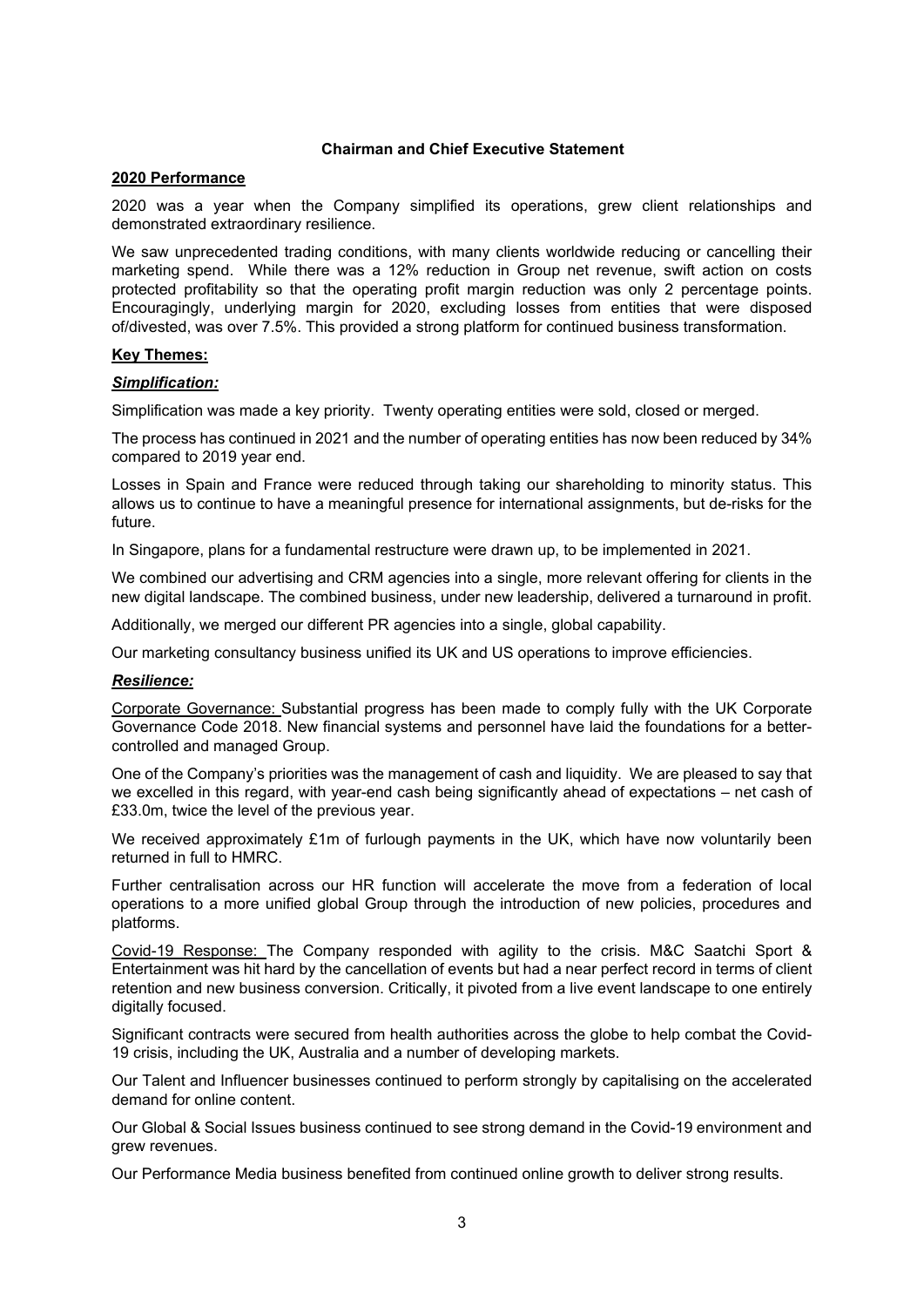Industry Awards & Accolades included: M&C Saatchi Sport & Entertainment, Agency of the Year; M&C Saatchi Performance, Media Buying Agency of the Year; M&C Saatchi Milan, Agency of the Decade; M&C Saatchi Indonesia, Digital Agency of the Year.

# *Client growth:*

Deepening Client Relationships: Client retention was very strong. The scope of work from existing clients was successfully extended. Examples include new assignments from: UK Government, Costa, O2, Homebase, Yum Foods across GCC, Nandos in South Africa and Woolworths, Commonwealth Bank and Optus in Australia.

Strong new business performance. New clients included:

UK & Europe: Census 2021, COP26, Barclays, Kia, TikTok, Hello Fresh, Care International.

Tele2, Fortum, Polaroid.

Africa / Middle East Standard Bank, TikTok, Astron Energy, Telkom, Wizz Air.

Asia: Indonesia Tourism Ministry, BP Castrol, Tinder, Grab.

Australia: Victoria State Government, World Vision, Domain, Origin Energy, Maurice Blackburn.

US: The Biden-Harris campaign, NFL, Anheuser Busch, Weather Channel, Iceland Tourism.

# *Sustainability & ESG:*

The Company's mission of driving Meaningful Change has been applied to our own actions for Environmental and Social Governance (ESG) under two key pillars: Planet and People.

In addition to established environmental credentials that have resulted in our headquarters running on 100% renewable electricity, 2020 saw full implementation of the UK Government's Streamlined Energy and Carbon Reporting (SECR) Policy disclosing energy use and associated greenhouse gas (GHG) emissions from London, our global HQ and largest global footprint.

The Company also launched a number of initiatives to lead the advancement of our industry's need to actively embrace diverse talent. Open House was a first in creating access to industry knowledge and employment experience via a virtual education programme for 1,500 trainees in every corner of the world, over eight weeks. Additionally, Mentor Black Business was established to help black businesses thrive, giving access to the best industry experience. 500 black-owned SMEs registered, accessing over 1,500 mentors. It was supported by major corporations such as Google, Lloyds, and Goldman Sachs.

Work we created for clients to address these issues included: International Solar Alliance in the UK, Cisco's global conservation campaign, and Haven Shelter in South Africa.

# **Financial Performance by Region:**

# UK

- Like-for-like net revenue in the UK declined by 14% (2020: £88.9m 2019: £103.2m).
- Headline operating profit was up 21% (2020: £16.4m 2019: £13.5m).
- Headline operating costs decreased by 19%.

### Europe

- Like-for-like net revenue in Europe declined by 7% (2020: £28.4m 2019: £30.5m).
- Headline operating profit declined by 51% (2020: £1.5m 2019: £3.0m).
- Headline operating costs reduced by 2%.

## Middle East and Africa

- The Middle East and Africa region performed well. Like-for-like net revenue was down by just 6% (2020: £15.6m 2019: £16.6m).
- Headline operating profit declined by 55% (2020: £0.7m 2019: £1.5m).
- Headline operating costs remained flat.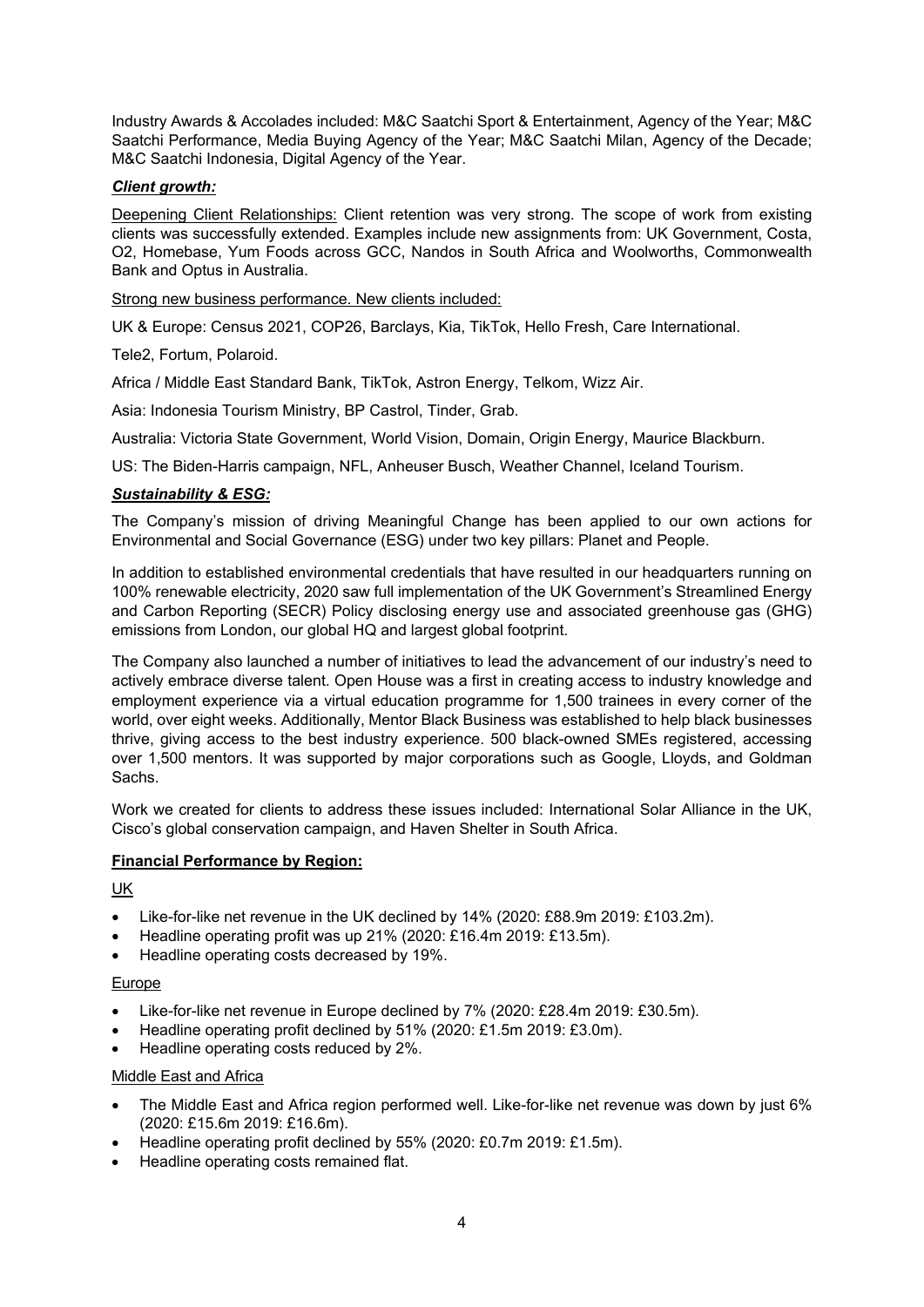# Asia

- Like-for-like net revenue declined by 25% (2020: £10.5m 2019: £13.9m).
- Headline operating profit reduced by 287% (2020: -£0.8m 2019: £0.4m).
- Headline operating costs reduced by 10%.

# Australia

- Like-for-like net revenue declined by 6% (2020: £47.4m 2019: £50.6m).
- Headline operating profit reduced by 41% (2020: £3.1m 2019: £5.2m).
- Headline operating costs reduced by 12%.

# Americas

- Like-for-like net revenue declined by 17% (2020: £34.6m 2019: £41.6m).
- Headline operating profit reduced by 19% (2020: £2.5m 2019: £3.1m).
- Headline operating costs reduced by 12%.

# **2021 trading and outlook**

# **Strong financial performance in 2021 to date:**

- Strong growth in net revenue and Headline profit before tax in the first five months of 2021.
- Headline operating margin for the first five months exceeds 10%.
- Headline profit before tax for the first six months is expected to be around £10m (H1 2020: £2m).
- Strong performance across all divisions driven by new business wins against a more positive market backdrop, especially in recent weeks.
- Continued balance sheet strength, with net cash of £32m as at 31 May 2021.

# **Full year 2021:**

- Net revenue, Headline profit before tax and Headline earnings projected to end year ahead of consensus.
- Strength of H1 performance may not be fully matched in H2.
- A very positive first five months of the year, but the market remains fluid and with limited visibility.

A new strategy and operating model were introduced in January 2021, the three key elements of which were:

- A move from being primarily a local and siloed group to one that is connected across disciplines and geographies, fuelled by data and technology.
- A new proposition: to navigate, create and lead Meaningful Change.
- Restructure: simplify into five new divisions to make the Group easier to understand, operate and grow with. These divisions to be fuelled by enhanced technology, digital proficiency, data capabilities and sustainability expertise.

The five new divisions are:

- Connected Creativity: The application of marketing science and creativity to solve complex problems in the digital landscape – across PESO (paid, earned, shared and owned) channels.
- Brand, Experience and Innovation: Transformative digital experience, design and innovation.
- Performance Media: Connecting brands with today's connected customers.
- Passion Marketing: Connecting brands direct to consumers through their passions.
- Global and Social Issues: Driving critical global and social change. Protecting the planet, transforming lives for the better.

All five divisions are trading ahead of the Company's forecast at the beginning of 2021, having been successfully positioned to capitalise on the increasingly digital market.

New business wins and new assignments from existing clients include: Victoria State Government, Sonos, Commonwealth Bank, McCain and Campbell's.

Looking forward, we see the opportunity to apply our digital expertise and investment in new capabilities, to capitalise on the following certainties: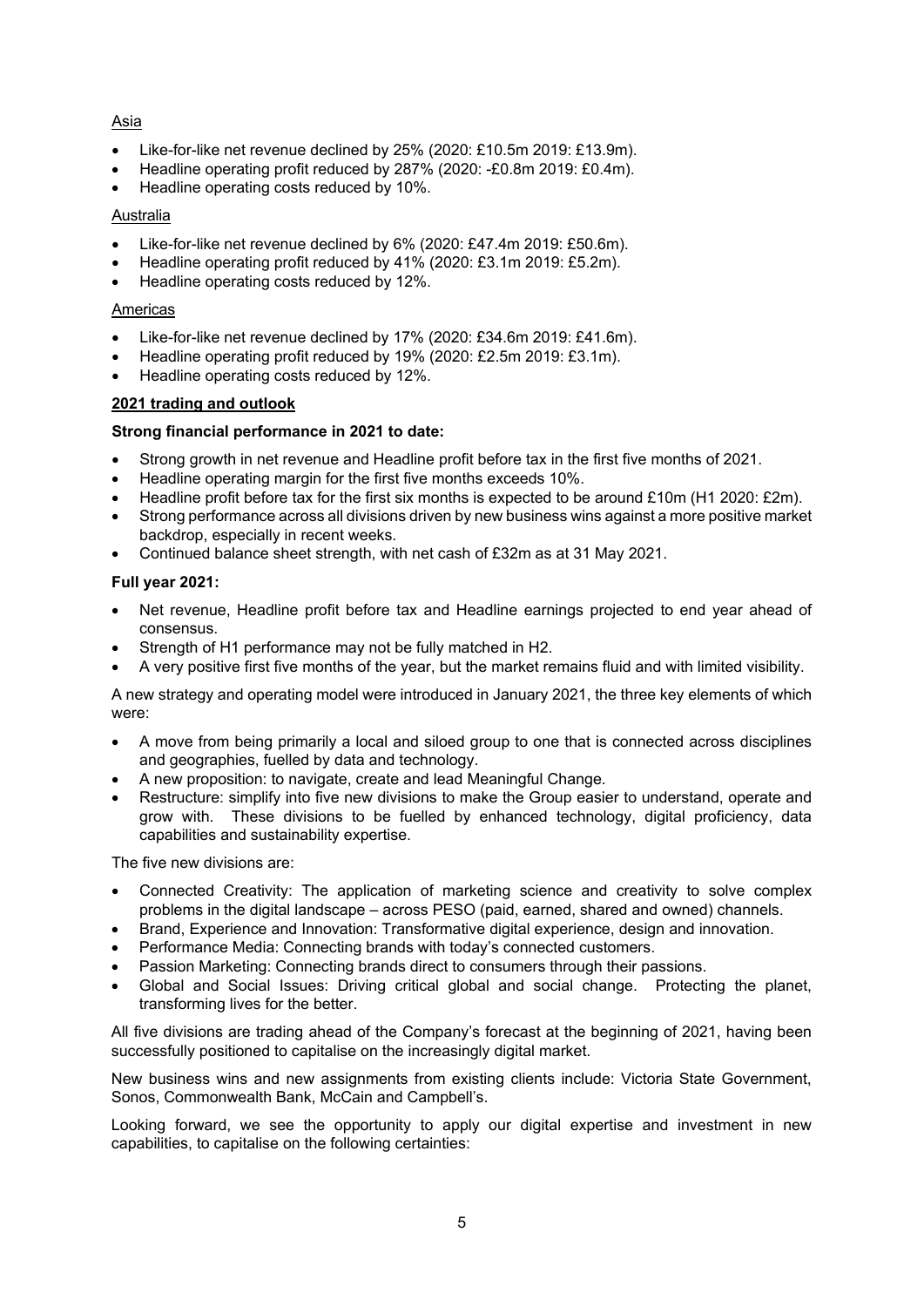- The accelerated pattern of digital transformation established during 2020 will continue. Marketeers will respond to people's deepening relationship with technology and their full immersion in a digital world. This goes beyond e-commerce to encompass every aspect of consumers' lives, including healthcare, well-being, leisure, education, personal interactions and relationships. The new strategy positions the Company to deliver modern creativity in this digital world.
- The inexorable rise of direct to consumer (D to C) will be a focus for our Connected Creativity Division. In this brutally competitive Darwinian market, a brand needs to be desirable and trusted in order to survive. This requires brilliant creative platforms built on data-driven insight. To thrive, brands need connected and relevant digital experience delivery through customer experiences (CX) and precision marketing. We will further invest in e-commerce expertise to build on our existing global capabilities. We will continue to excel in paid, earned, shared and owned channels.
- ESG will move to the very centre of marketing plans at high speed. Whilst the vast majority state it as a priority, 50% of CMOs are at the beginning of placing sustainability at the heart of their plans and are looking for resource and expertise in order to do so. We will be investing in growing this expertise with announcements in the coming months.

The Group will also continue to invest in its data capabilities. Data analytics will sit at the heart of the Company and will continue to enhance excellence; pan division, agency and territory.

Fluency, our data consultancy, launched at the beginning of 2021 and is already working across all five divisions. New clients include Volvo, The National Trust, Thames Water and Bio Healthcare.

# **2020 Financial Review**

### **Financial key performance indicators**

|                                   |       | <b>Headline</b>     |                 | <b>Statutory</b> |         |               |
|-----------------------------------|-------|---------------------|-----------------|------------------|---------|---------------|
| £m                                | 2020  | 2019<br>restated*** | <b>Movement</b> | 2020             |         | 2019 Movement |
| Net revenue *                     | 225.4 | 256.4               | $-12.1%$        |                  |         |               |
| Operating<br>profit/(loss)        | 12.0  | 19.5                | $-38.5%$        | (4.9)            | (11.0)  | 55.2%         |
| Operating<br>profit/(loss) margin | 5.3%  | 7.6%                | $-2.3pt$        | $-2.2%$          | $-4.3%$ | $+2.1pt$      |
| Profit/(loss) before<br>taxation  | 8.3   | 17.2                | $-51.5%$        | (8.5)            | (8.6)   | 1.1%          |
| Profit/(loss) for the<br>vear     | 5.0   | 11.9                | $-57.6%$        | (9.9)            | (11.8)  | 15.9%         |
| Earnings **                       | 1.4   | 7.0                 | $-77.0%$        | (9.9)            | (11.8)  | 15.9%         |
| Earnings/(loss) per<br>share      | 1.5p  | 7.7p                | $-80.3%$        | (9.1)p           | (13.1)p | 30.3%         |
| Net cash                          |       |                     |                 | 33.0             | 16.6    | 99.0%         |

The Group manages its operational performance through a number of financial key performance indicators. These are stated below with the comparative key performance indicators for 2019.

\* Net revenue (revenue less project cost / direct cost) is excluded from Statutory results due to it not being a defined term in IFRS. \*\* Earnings are calculated after deducting the share of profits attributable to non-controlling interests.

\*\*\* 2019 Headline profit restated (reduced) by £1.1m as a result of put option schemes being reclassified as bonuses, previously reported as equity settled schemes. Refer to Note 19 of the unaudited consolidated non-statutory financial statements.

### Headline results

To better assist the readers' understanding of the underlying performance of the business, the commentary concentrates on the Headline measures used by the Board to assess the underlying profitability of the Group. These Headline figures are alternative performance measures that the Board considers provide an appropriate basis to manage the business, to monitor its results on a day-to-day basis, enable comparability with industry peers and like for like year on year on comparisons. Headline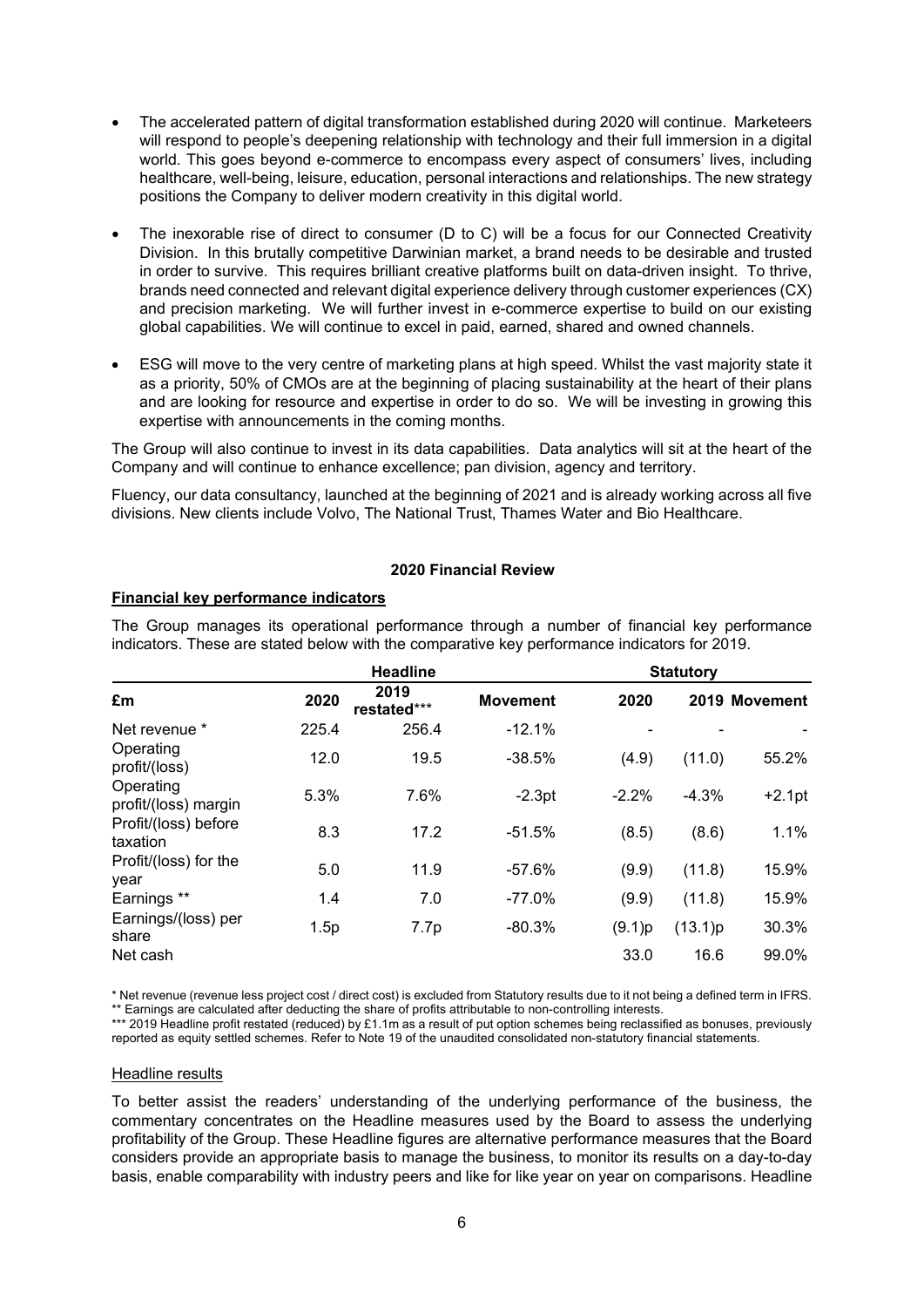measures exclude all accounting charges related to acquired equity, put options and passive investments.

The Headline results also make like-for-like year-on-year comparisons more understandable and more closely correlate with the cash and working capital position of the Group. The following items are excluded from Headline results:

- Exceptional items:
- Amortisation and impairment of intangible assets (including goodwill and acquired intangibles, but excluding software) acquired in business combinations;
- Changes to contingent consideration and other acquisition related charges taken to the income statement;
- Impairment of investment in associates:
- Profit and loss on disposal of subsidiaries and associates;
- Furlough monies received in 2020 that were repaid in 2021;
- Revaluation of unlisted investments in relation to SaatchInvest and their related costs;
- The income statement impact of put option accounting and share-based payment charges.

### 2020 Trading

The Group experienced a sharp reduction in net revenue in the first three months of the year, reporting a Headline operating loss of £(2.2)m in that initial three-month period. By taking action to reduce the cost base early in the year, the Group was able to mitigate the impact of the reduced revenue. The combination of salary cuts, staff reductions in the form of redundancies, reduced freelancer numbers and reduced travel costs, contributed to a 9.9% decline in operating costs compared to 2019. The Group acted quickly in securing Covid-19 Government financial support, where it was available. This took the form of furlough payments, loan forgiveness programmes and tax deferment schemes. We secured £1.0m in the UK through the Coronavirus Job Retention Scheme but repaid the full amount in 2021.

#### **The key movements between Statutory and Headline results**

|                                                                | <b>December</b> | Year ended 31 Year ended 31<br><b>December</b> |
|----------------------------------------------------------------|-----------------|------------------------------------------------|
|                                                                | 2020            | 2019 (restated)                                |
| Reconciliation of headline profit before taxation to statutory |                 |                                                |
| profit before taxation                                         | £m              | £m                                             |
| Statutory loss before taxation                                 | (8.5)           | (8.6)                                          |
| <b>Exceptional items</b>                                       | 2.0             | 6.2                                            |
| Amortisation of acquired intangibles                           | 1.7             | 2.5                                            |
| Impairment of non-current assets                               | 3.9             | 11.1                                           |
| (Gain) on disposal of associates                               |                 | (13.0)                                         |
| (Gain) on disposal of subsidiaries                             | (1.4)           |                                                |
| <b>FVTPL investments under IFRS 9</b>                          | 2.1             | 0.7                                            |
| Revaluation of contingent consideration                        | 0.4             | 0.2                                            |
| Dividends paid to IFRS 2 put option holders                    | 4.7             | 5.8                                            |
| Put option accounting – IFRS 9 and IFRS 2                      | 3.4             | <u>12.3</u>                                    |
| Headline profit before taxation                                | 8.3             | 17.2                                           |

Some of the larger items causing the movement between Statutory and Headline results for 2020 are explained below:

### Exceptional items, including restructuring

Exceptional items of £2.0m (2019: £6.2m) include one-off restructuring and reorganisation costs arising from the Group-wide commitment to reduce the overhead cost base, as well as the furlough money received that was repaid subsequent to year end, and professional fees relating to the accounting misstatements identified in 2019. The restructuring costs were principally staff redundancy costs, predominantly involving companies in the UK, US, Australia and Singapore.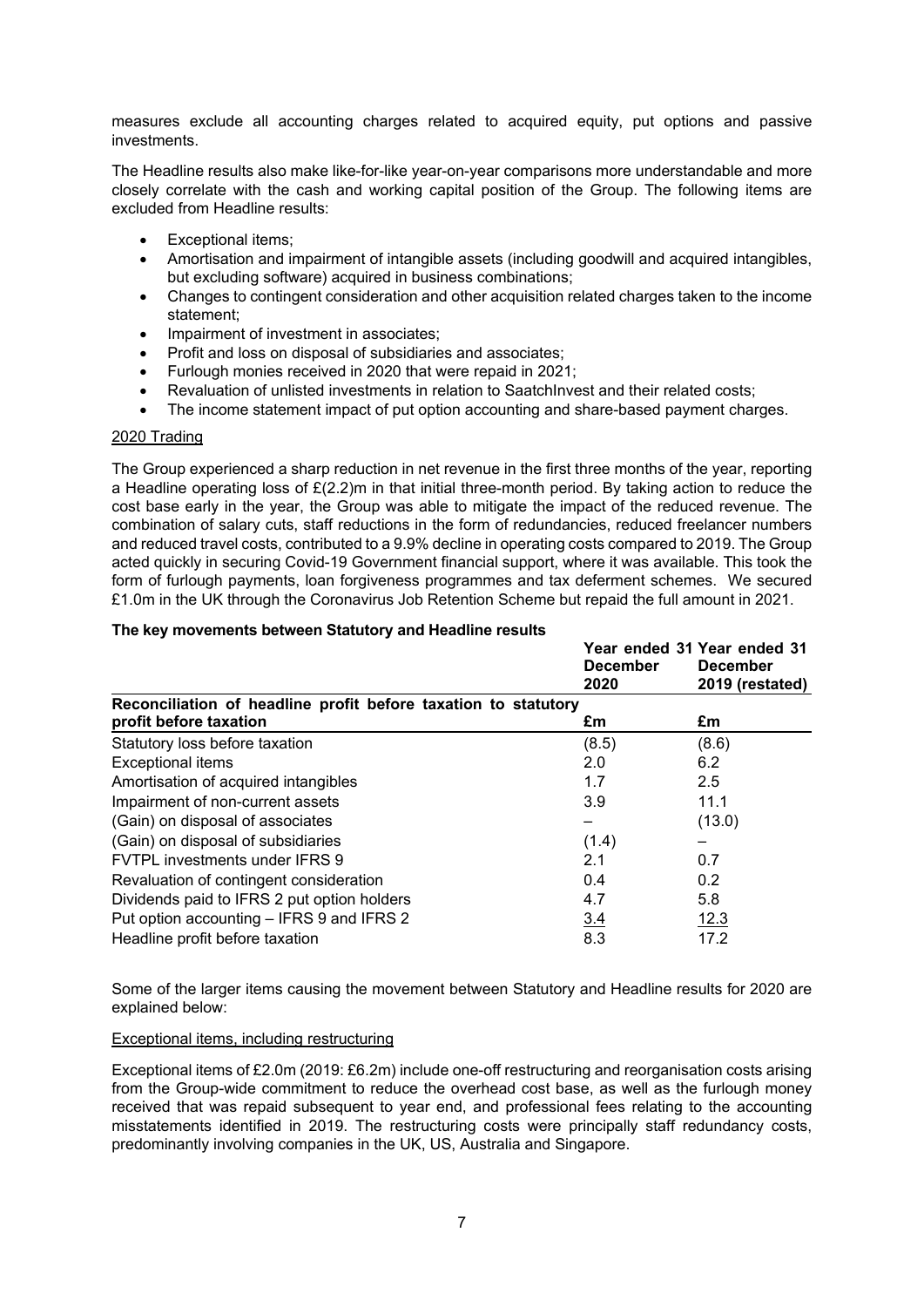### Impairment of non-current assets

During the Covid-19 pandemic, the Group reviewed its global property portfolio in the wake of the move to a more flexible working environment. We determined that approximately 17,000 square feet or 30% of the Group's real estate in London, is now surplus to requirements and we are actively marketing the space. Accordingly, of the £3.9m total impairment charge, £2.7m relates to an impairment against the carrying value of our right-of-use property assets. The significantly higher charge in 2019 was due to impairment of goodwill (£5.9m) and associate investments (£5.2m).

## Gain on disposal of subsidiaries

The Board made a strategic decision at the start of 2020 to eliminate loss-making businesses from the Group by the end of the year. As a result, a total of 20 entities were either closed, merged or our interest in those entities was divested. Combined, they contributed £4.0m of losses in 2020. The breakdown of the £1.4m gain on disposals and more detail on these losses and costs are provided in Note 9 of the unaudited consolidated non-statutory financial statements.

## Financial assets at fair value through profit and loss - FVTPL investments under IFRS 9

The Group holds unlisted equity investments in early-stage companies detailed in Note 15 of the unaudited consolidated non-statutory financial statements. The revaluation of these companies is excluded from Headline results. Two of the unlisted investments went into administration resulting in a write-down of £2.5m.

### Put option accounting

These costs comprise IFRS 2 and IFRS 9 charges, profit allocations and dividends paid to holders of put options, the charge being excluded from Headline results. During the year, two put option schemes which had previously been reported as equity settled schemes were reclassified as bonus scheme liabilities. The reclassification had no P&L impact, but reduced equity by £1.1m and increased trade and other payables by £1.1m at the start of the year. It also increased 2019 Headline staff costs by £1.1m so the 2019 comparative numbers in Notes 1,3 and 5 of the unaudited consolidated non-statutory financial statements have been adjusted and 2019 Headline profit has reduced accordingly. The directors do not consider the reclassification requires an adjustment to prior period financial statements. This is because the magnitude of the balances in equity and trade and other payables is sufficiently large that it would not alter the view of a user of the financial statements of the strength of the consolidated balance sheet.

### Financial income and expense

The Group's finance income and expenses includes bank and other interest, lease interest, amortisation of loan costs and fair value adjustments to minority shareholder put option liabilities (IFRS 9).

Interest on leases increased to £2.5m (2019: £1.8m).

Fair value adjustment of put option liabilities created a debit of £(0.1)m (2019: £(2.8)m). Further details can be found in Note 6 of the unaudited consolidated non-statutory financial statements.

### **Non-controlling interests (minority interests)**

On a headline reporting basis, the share of profits attributable to non-controlling interests decreased to £3.4m (2019: £4.9m). This was in line with the overall decrease in the Group's profits.

However, for statutory reporting, certain costs that were charged to non-controlling interests in headline reporting are required (under IFRS 2) to be accounted for as staff costs, as the share option charge is accrued, and subsidiary dividend is paid. Most of the minorities' share and rewards from local equity have been defined as staff costs.

# **Dividend**

The Company did not pay a dividend to its shareholders in 2020 (2019: £9.8m) because of the need to retain cash in the business during the Covid-19 pandemic . The Board has reviewed the dividend policy as part of the Group's recent strategic review and is not proposing to pay a final dividend for the year ended 2020 (2019: nil). The Board concluded that the Group's priority is to return the business to prepandemic levels of profitability and earnings and, thereafter, to grow in line with the targets set out at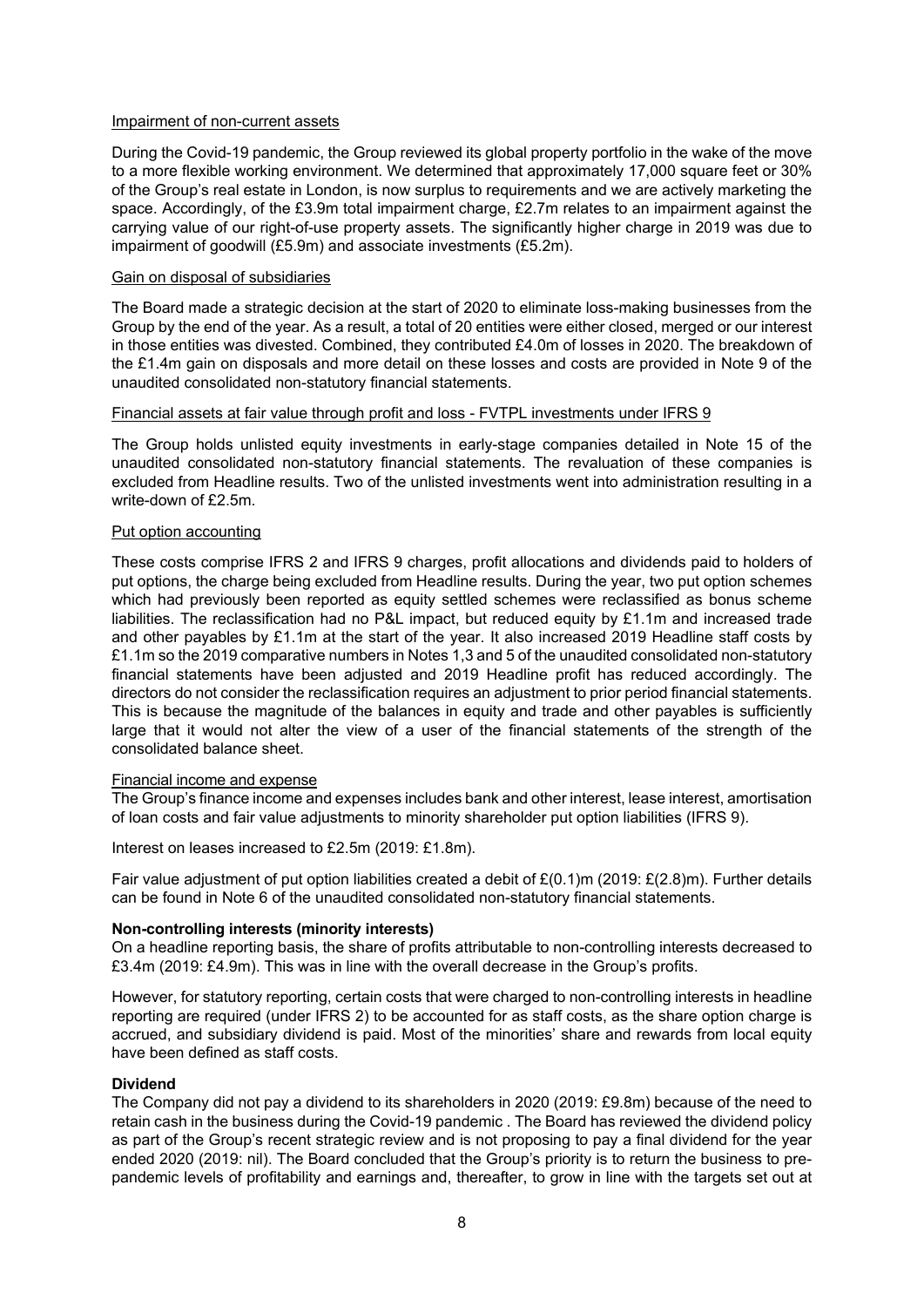the Capital Markets Day held in January 2021. Assuming a return to normal trading conditions, we would then expect to reinstate dividends, taking into consideration the competing demands for the Group's cash.

### **Cash flow and banking arrangements**

Total cash as at 31 December 2020 was £76.3m (2019: £69.0m). Cash net of bank borrowings was a net surplus of £33.0m compared to a net surplus of £16.6m in 2019.

The Group's net cash flow from operating activities was £33.7m. The improvement in working capital in 2020 was driven by a combination of factors including the Group's improved treasury and cash collection procedures.

The Group extended its revolving credit facility (RCF) with National Westminster Bank plc in May 2020, which was then reduced from £36.0m to £33.0m from 1 December 2020. As at 31 December 2020, £27.0m of the RCF was drawn. In addition to the RCF, the Group had a £5m overdraft facility with National Westminster Bank plc, which remained unutilised as at 31 December 2020.

On 31 May 2021, the Company entered into a revolving multicurrency facility agreement with National Westminster Bank Plc and Barclays Bank PLC for up to £47m (the "Facility"). The Facility includes a £2.5m overdraft and the ability to draw up to £3m as bonds. The Facility is provided on a three-year term (with two optional one-year extensions). The primary purpose of the Facility is to support the Group's working capital requirements which are capable of significant movement within any given month and from one month to the next.

## **Capital expenditure**

Total capital expenditure in 2020 (including software acquired) decreased to £3.7m (2019: £5.8m). Capex includes £0.9m on computer equipment and £0.5m on software and film rights. The remaining £2.3m was incurred on leasehold improvements and furniture and fittings, most of which was incurred in the refurbishment of the Group's London headquarters.

## **Share-based incentive arrangements**

The Group operates a business model through which senior management have minority ownership in the subsidiary companies they operate, through share-based incentive (put option) arrangements. Accounting for share-based payments is a complex area, with different accounting treatments applicable depending on the nature of the share scheme in place. To increase clarity in this area we have indicated the potential dilutive effect in Note 17 of the unaudited consolidated non-statutory financial statements, providing an estimate of the total number of shares issuable in each of the next five years through the various share-based payments schemes based on different share prices that might prevail over that period.

This is summarised in the table below which shows shares issued and dilution at different share prices:

| Effect of a change in the share price |                                    |                       |                       |              |              |              |                                               |                                    |
|---------------------------------------|------------------------------------|-----------------------|-----------------------|--------------|--------------|--------------|-----------------------------------------------|------------------------------------|
|                                       |                                    |                       |                       |              |              |              |                                               |                                    |
|                                       | <b>Potentially issuable</b>        |                       |                       |              |              |              |                                               |                                    |
| <b>Shares</b><br>total by<br>year     | Issued in<br>2021<br>$000^{\circ}$ | 2021<br>$^{\circ}000$ | 2022<br>$000^{\circ}$ | 2023<br>000' | 2024<br>000' | 2025<br>000' | Total issued<br>and issuable<br>$^{\circ}000$ | % dilution<br>on issued<br>shares* |
| At 83.6p                              | 7,252                              | 11,340                | 8,746                 | 4,603        | 2,849        | 689          | 35,255                                        | 23%                                |
| At 100p                               | 6,827                              | 10,511                | 7,881                 | 4,313        | 2,817        | 740          | 32,863                                        | 21%                                |
| At 135p                               | 6,827                              | 9,430                 | 6,860                 | 3,950        | 2,911        | 857          | 30,532                                        | 20%                                |
| At 150p                               | 6,827                              | 9,158                 | 6,601                 | 3,861        | 2,989        | 909          | 30,024                                        | 19%                                |
| At 200p                               | 6,827                              | 8,545                 | 6,019                 | 3,661        | 3,329        | 1,090        | 29,146                                        | 19%                                |
| At 250p                               | 6,827                              | 8,178                 | 5,670                 | 3,541        | 3,736        | 1,272        | 28,897                                        | 18%                                |
| At 300p                               | 6,827                              | 7,933                 | 5,437                 | 3.461        | 4,175        | 1,456        | 28,961                                        | 18%                                |

\* based on the current issued share capital of 122,743,435 and taking into consideration all potentially issuable shares.

Using the above data and a share price ranging from 135p to 300p, the total dilution to existing shareholders from the issue of new shares between now and the end of 2025 will be between 18% -